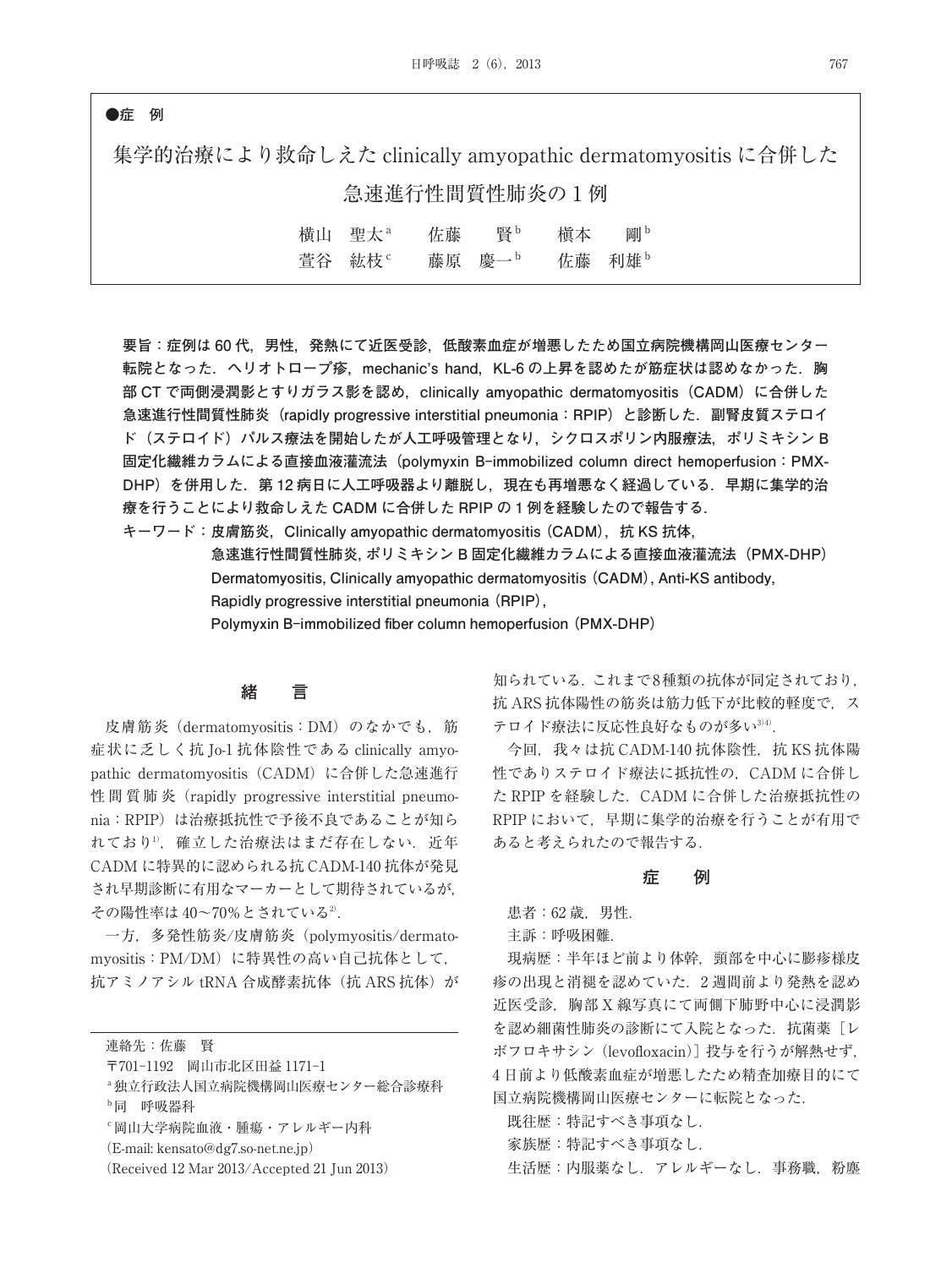| Hematology    |                                 | Myoglobin         | $56 \,\mathrm{ng/ml}$             | MPO-ANCA                                 | $<$ 10 EU              |
|---------------|---------------------------------|-------------------|-----------------------------------|------------------------------------------|------------------------|
| <b>WBC</b>    | $12,500/\mu$ l                  | Na                | $134 \text{ mEq/L}$               | PR3-ANCA                                 | $<$ 10 EU              |
| Neut          | 89.3%                           | K                 | $4.1 \text{ mEq/L}$               | $C.$ <i>psittaci</i> Ab $(CF)$           | $(-)$                  |
| Eos           | 0.6%                            | Cl                | $102 \text{ mEq/L}$               | C. pneumoniae IgA                        | $(-)$                  |
| <b>Baso</b>   | $0.1\%$                         |                   |                                   | C. pneumoniae IgG                        | $(-)$                  |
| Mono          | 5.4%                            | Serology          |                                   | M. pneumoniae Ab (PA)                    | $(-)$                  |
| Lymph         | 4.6%                            | <b>CRP</b>        | $22.7 \,\mathrm{mg/dl}$           | $\beta$ -D-Glucan                        | $9.2 \,\mathrm{pg/ml}$ |
| <b>RBC</b>    | $458 \times 10^4/\mu$ l         | <b>ESR</b>        | $101$ mm/h                        |                                          |                        |
| Hb            | $13.6 \text{ g}/\text{d}l$      | PCT               | $< 0.5$ ng/ml                     | Urine                                    |                        |
| Hct           | 38.9%                           | KL-6              | $1.514$ U/ml                      | Gravity                                  | 1.035                  |
| Plt           | $27.9 \times 10^4/\mu l$        | $SP-A$            | $137 \text{ ng/ml}$               | Pro                                      | $(2+)$                 |
|               |                                 | SP-D              | $183$ ng/ml                       | Glu                                      | $(-)$                  |
| Biochemistry  |                                 | IgG               | $1,475 \,\mathrm{mg}/\mathrm{dl}$ | O.B.                                     | $(2+)$                 |
| TP            | 7 g/dl                          | IgA               | $689 \,\mathrm{mg}/\mathrm{dl}$   | S. pneumoniae Ag                         | $(-)$                  |
| Alb           | $2.5$ g/dl                      | IgM               | $213 \,\mathrm{mg}/\mathrm{dl}$   | Legionella Ag                            | $(-)$                  |
| T-Bil         | $0.9 \,\mathrm{mg}/\mathrm{dl}$ | IgE               | $1.471$ IU/ml                     |                                          |                        |
| <b>AST</b>    | 33 IU/L                         | RF                | $38$ IU/ml                        | Blood gas analysis (nasal $O_2$ 4 L/min) |                        |
| ALT           | 24 IU/L                         | ANA               | $<$ 40                            | pH                                       | 7.43                   |
| <b>LDH</b>    | 433 IU/L                        | Anti-Jo-1 Ab      | $(-)$                             | PCO <sub>2</sub>                         | 37 Torr                |
| $\gamma$ -GTP | 37 IU/L                         | Anticentromere Ab | $(-)$                             | PO <sub>2</sub>                          | 67 Torr                |
| Cre           | $0.72 \,\mathrm{mg/dl}$         | Anti-RNP Ab       | $(-)$                             | HCO <sub>3</sub>                         | $24.1$ mmol/L          |
| UA            | $4.1 \text{ mg/dl}$             | Anti-SS-A Ab      | $(-)$                             | $A-aDO2$                                 | 172 Torr               |
| <b>BUN</b>    | $27 \,\mathrm{mg/dl}$           | Anti-SS-B Ab      | $(-)$                             |                                          |                        |
| <b>CK</b>     | 27 IU/L                         | Anti-CADM Ab      | $(-)$                             |                                          |                        |
| Aldolase      | $6.6$ IU/L                      | Anti-KS Ab        | $(+)$                             |                                          |                        |

**表 1** 入院時検査所見



図 1 入院時胸部 X 線写真. 両肺中下肺野末梢側優位に すりガラス影,浸潤影を認め,両側の横隔膜の挙上を 認める.蜂巣肺を思わせるような線状網状影は認めな いが,両肺で軽度の肺容積の減少を認める.

曝露歴なし. 喫煙 20 本/日 (18~50歳). 飲酒なし.

入院時現症:意識清明,体温 37.6℃,血圧 103/69 mmHg, 脈拍数 89/min・整, SpO<sub>2</sub> 96% (経鼻酸素 4 L/ min 吸入下), 呼吸数 20 回/min.

両眼瞼のヘリオトロープ疹,手指の mechanic's hand, 体幹の膨疹様皮疹を認めた.胸部聴診上両側に fine crackles を聴取した. 心雑音はなく, 腹部も異常所見を 認めなかった. 筋力低下はなく、筋の自発痛や把握痛,

関節の腫脹や変形,関節痛も認めなかった.

検査所見(表 1):血液検査では炎症反応の上昇を認 めたが,プロカルシトニンや各種病原体の抗原・抗体価 は陰性であり、感染症を疑う所見は認めなかった. LDH, KL-6 の間質性肺炎のマーカーも高値を示した. また抗 Jo-1 抗体,抗 CADM-140 抗体は陰性であったが, 抗 KS 抗体が陽性であったことが後日判明した. 尿所見 として尿蛋白,尿潜血が陽性であったが,どちらも治療 開始後は陰性化したことから,入院時は軽度の腎障害が 合併していたことが推測された.

入院時画像所見:胸部 X 線写真 (図 1) では両中下肺 野末梢側優位にすりガラス影,浸潤影を認め,両側の横 隔膜の挙上を認めた. 胸部 HRCT 検査(図2)では両 肺野やや末梢優位に胸膜直下まで広がるすりガラス影, 浸潤影を認めた.気管支血管束に沿う濃い浸潤影,両下 肺野の肺容積減少,軽度の牽引性気管支拡張も認め,画 像からは diffuse alveolar damage (DAD) pattern と考 えられた.蜂巣肺は認めなかった.気管支鏡検査は施行 しなかった.

入院後経過(図3):入院時にみられた皮膚所見や急 激な低酸素血症,画像所見の増悪,各種検査所見より CADM に合併した RPIP と診断し酸素投与, 副腎皮質 ステロイド(ステロイド)パルス療法を開始するととも にシクロスポリン A(cyclosporin A:CyA),シベレス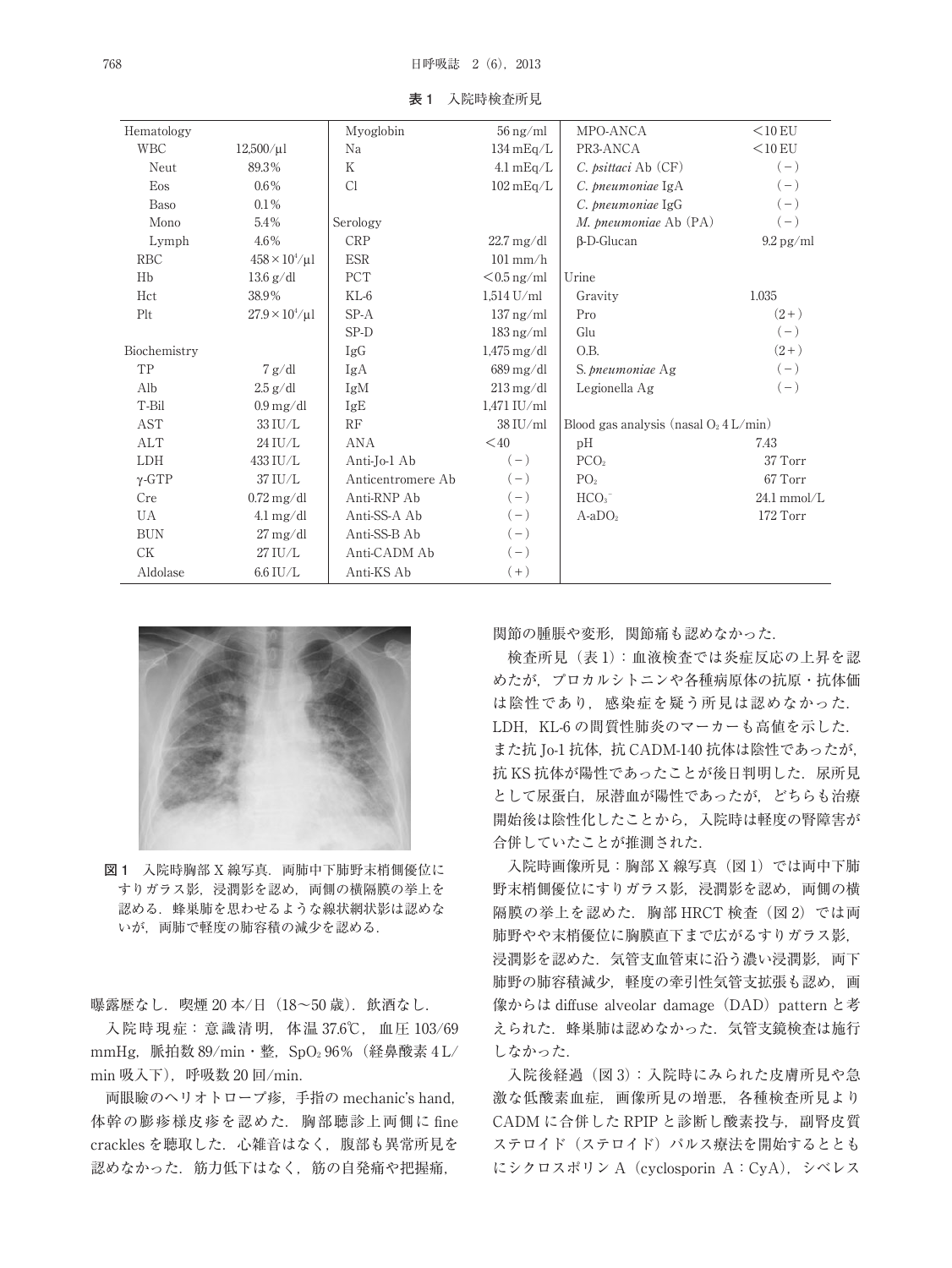

**図 2** 入院時胸部 HRCT 画像.右の肺尖部に subpleural curvilinear shadow を認め,両肺野末 梢優位に胸膜直下まで広がるすりガラス影,浸潤影を認める.気管支血管束に沿う濃い浸潤影, 両下肺野の肺容積減少,軽度の牽引性気管支拡張も確認できる.画像からは DAD pattern と 考えられる.



**図 3** 臨床経過.入院後,ステロイドパルス療法を開始するとともにシクロスポリン A,シベレスタットナト リウムの投与を開始.第 5,6 病日にそれぞれ 6 時間のポリミキシン B 固定化繊維カラムによる直接血液灌流 法(PMX-DHP)を施行.PMX-DHP 前後で P/F ratio の改善を認める.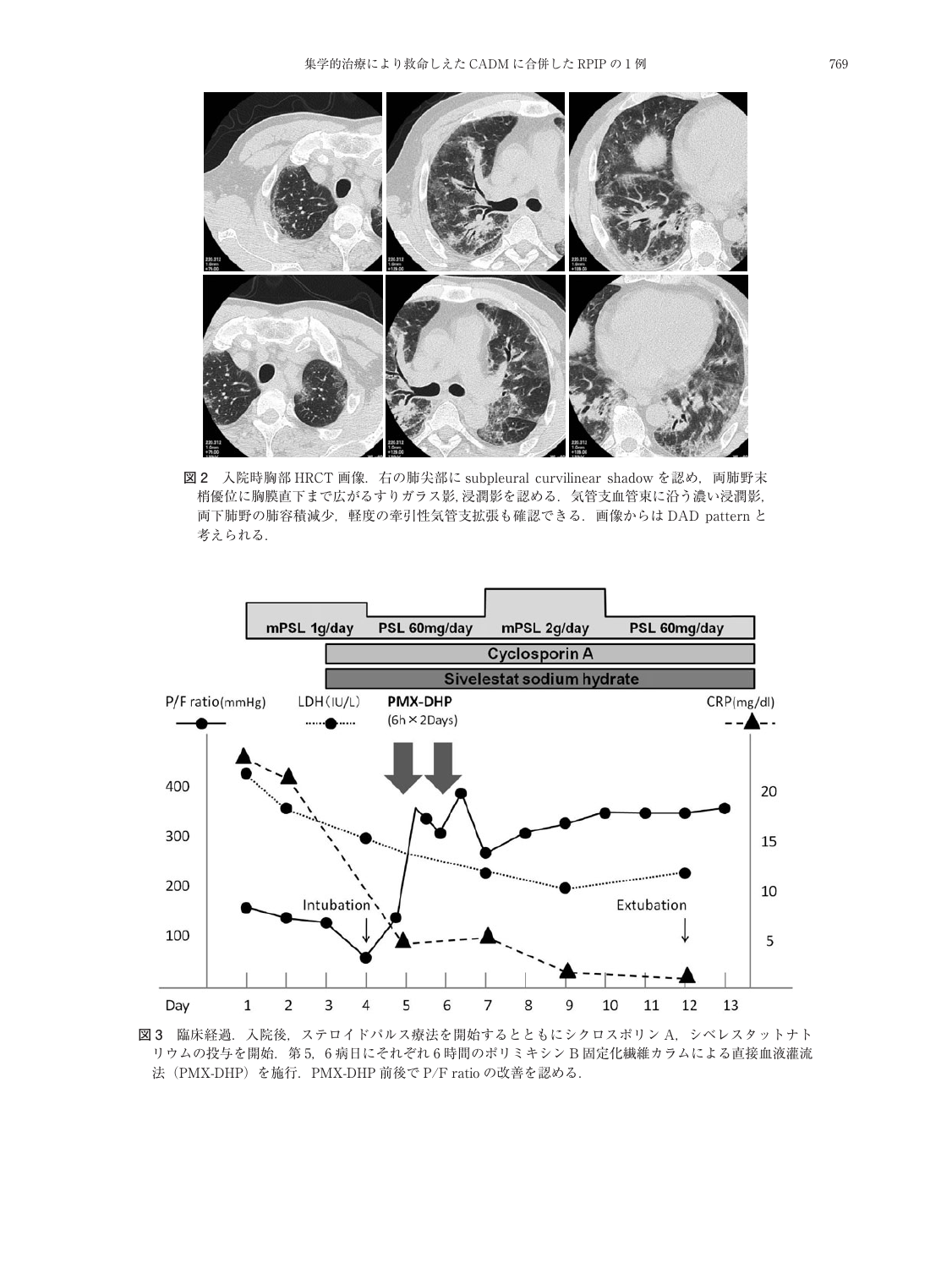

**図 4** 治療開始後の胸部 HRCT 画像の経過.両肺のすりガラス影は軽減傾向を認め,肺容積の 減少も改善傾向にある. (A) 第 1 病日, (B) 第 12 病日, (C) 第 21 病日, (D) 第 33 病日.

タットナトリウム(sivelestat sodium hydrate)の投与 を開始した.CyA のトラフ値は 100~150 ng/ml を目標 とした.経過中に施行した皮膚生検でも皮膚筋炎として 矛盾しない所見であった.徐々に呼吸状態の悪化を認め 第4病日に挿管,人工呼吸管理とした. また第5,6病 日にそれぞれ 6 時間のポリミキシン B 固定化繊維カラム による直接血液灌流法(polymyxin B-immobilized fiber column hemoperfusion:PMX-DHP) を 行 い,PMX-DHP 前後で P/F ratio の改善を認め CRP, LDH の値も 正常化していった.第 12 病日に抜管に成功し人工呼吸 管理から離脱することができた.画像上も改善を認め(図 4), プレドニゾロン (prednisolone: PSL), CyA の内 服を継続し退院となったが再増悪なく経過している. な お経過中も筋症状の出現は認めなかった. 退院後に悪性 疾患の併発を除外するために全身の CT 検査と上部・下 部内視鏡検査を施行したが間質性肺炎以外に特記すべき 所見は認めなかった.

#### **考 察**

CADM は筋症状を欠き,血液検査上の筋原性酵素の 上昇も乏しく抗Jo-1抗体陰性であることを特徴とするが, 致死的な RPIP を合併することがあり特に日本人に多い とされている5. 近年, その対応抗原を自然免疫におけ るウイルス感染防御に重要な役割を果たしているMDA5 [melanoma differentiation-associated gene 5. 別名 interferon induced with helicase C domain 1 (FIH1)]  $\geq$ する,抗 CADM-140 抗体が CADM に特異的に検出さ

れることが報告された. 抗 CADM-140 抗体は CADM の 40~70%に,典型的な皮膚筋炎では 0~10%に認める とされており, interstitial pneumonia (IP), 特に RPIP と強い相関があり予後不良とされている<sup>26)</sup>. 当症例は筋 症状を認めず抗 CADM-140 抗体陰性,抗 KS 抗体陽性 であったが,6ヶ月前より DM に特徴的な皮膚所見を認 めており Sontheimer の ADM の定義7) に合致すること から CADM と診断した.CADM における予後予測因 子として発病早期から存在する低酸素血症や肺の病理組 織像, CT 所見などが有用であるとされており, DAD pattern が予後不良であると報告されているが<sup>8)</sup>,organizing pneumonia pattern や nonspecific interstitial pneumonia pattern を呈する症例でも RPIP を合併し予 後不良となる場合もあり, 注意が必要である. 皮疹に関 しては CADM において手指の腫脹, mechanic's hand, 口腔粘膜潰瘍などは典型的な DM より多く,ヘリオト ロープ疹やゴッドロン徴候では有意差はないといわれて いる<sup>9)</sup>.

一方, 抗 ARS 抗体は PM/DM 患者の血清を中心に同 定され PM/DM 患者の 20~30%の症例で検出される が10) ,PM/DM 以外の自己免疫性疾患ではほとんど検出 されない. 抗 ARS 抗体陽性例の筋炎は、筋力低下が比 較的軽度でステロイド療法に反応良好なものが多いが, 再燃率は同抗体陰性例に比べ高頻度であったり、部分的 には改善しても完全に回復が得られにくい<sup>4)</sup>とも報告さ れており,本症例においても今後の注意深い経過観察が 必要であると考えられた. また、近年各抗 ARS 抗体の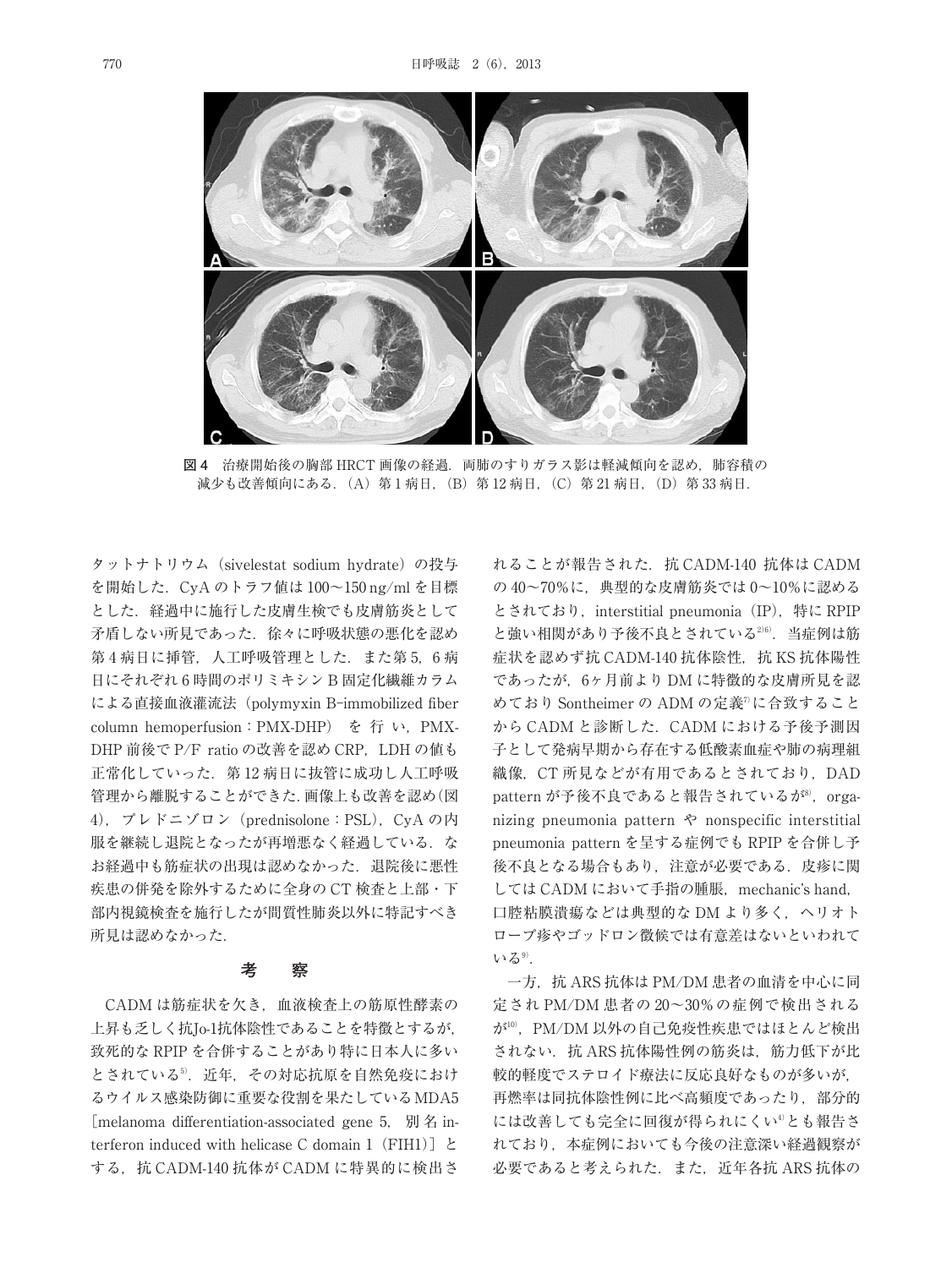特異性による関連臨床像の相違も示唆されており、本症 例で陽性であった抗 KS 抗体は抗 PL-12 抗体とともに筋 炎・筋症状より IP と密接に関連するとされる<del>"</del>.

CADM 患者の RPIP において、現段階では確立した 治療方法は存在せず治療抵抗性であることが多く、致死 率は 50%以上であり多くは発症から 1~2ヶ月で死に至 る11) .近年ステロイド療法と CyA との併用の有用性が 報告されているが,CyA は治療効果を発現するまでに 1~2 週間を要するとされており<sup>12)</sup>,効果が発現する前に 病勢が進行し死に至る症例が多いものと思われる.

しかし近年, 敗血症等に伴う acute lung injury, acute respiratory distress syndrome,あるいは idiopathic pulmonary fibrosis の急性増悪などにおける PMX-DHP の 有用性が報告され,PMX-DHP を用いて救命に成功した CADM に伴う RPIP の症例も散見される11)13) .本症例に おいては当院転院後よりすぐにステロイドパルス療法, CyA の投与を開始したが挿管・人工呼吸管理を要した. それでも病勢を抑えられなかったため第5病日より PMX-DHP を施行し、施行直後で P/F ratio の改善を認 め2回の施行後には人工呼吸器より離脱可能となり、早 期に PMX-DHP を含めた集学的治療を行うことにより 救命できたと考えられた.PMX-DHP の酸素化改善の機 序としてはさまざまな機序が推測されているが,正確な 機序は現時点では解明されていないものの炎症を惹起す る各種サイトカインを吸着したり,その活性化を抑制す るといった説が多く報告されている14)15) .今回の症例に おいても入院時より LDH, KL-6 は異常高値でありすで に肺障害は進行していたと考えられるが、抗炎症作用や 抗線維化作用のある PMX-DHP を導入することにより, 活性化した好中球や単球,サイトカインやアナンダマイ ドなどの細胞因子や液性因子がいったん除去され,これ が一時的に血管透過性肺水腫の進行を妨げ,P/F ratio を改善したものと思われる16)17) .そして PMX-DHP によ り酸素化の増悪を軽減している間にステロイドや CyA の薬効が出現したものと考えられた.今後 PMX-DHP の有用性や機序,施行回数・時間などに関してはさらな る研究や報告が望まれる.

特徴的な皮疹を伴い,急激な酸素化の増悪を呈する間 質性肺炎を診断した場合,常に CADM に伴う RPIP を 念頭に置き,抗 CADM-140 抗体や抗 ARS 抗体の測定結 果を待たずして早期に集学的治療を開始することが必要 と考えられた.

謝辞:抗 CADM-140 抗体,抗 ARS 抗体を測定していただ いた慶應義塾大学リウマチ内科 金子祐子先生に深謝いたし ます.

著者の COI (conflicts of interest) 開示: 本論文発表内容

に関して特に申告なし.

### **引用文献**

- 1) Sontheimer RD. Cutaneous features of classic dermatomyositis and amyopathic dermatomyositis. Curr Opin Rheumatol 1999; 11: 475-82.
- 2) 日比野真, 他. 非典型的皮疹と急速進行性間質性肺 炎で発症した抗 CADM-140 抗体陽性の皮膚筋炎の 1 例.日呼吸会誌 2012; 1: 27-34.
- 3)佐藤慎二.多発性筋炎・皮膚筋炎に見いだされる特 異自己抗体(抗 CADM-140 抗体を中心に).日臨免 疫会誌 2006; 29: 85-93.
- 4)平形道人.多発性筋炎・皮膚筋炎における自己抗体 とその臨床的意義.日臨免疫会誌 2007; 30: 444-54.
- 5) Nawata Y, et al. Corticosteroid resistant interstitial pneumonitis in dermatomyositis/polymyositis: prediction and treatment with cyclosporine. J Rheumatol 1999; 26: 1527-33.
- 6) Nakashima R, et al. The RIG-I-like receptor  $IFHH1/$ MDA5 is a dermatomyositis-specific autoantigen identified by the anti-CADM-140 antibody. Rheumatology(Oxford)2010; 49: 433-40.
- 7) Sontheimer RD. Would a new name hasten the acceptance of amyopathic dermatomyositis(dermatomiositis sine myositis) as a distinctive subset within the idiopathic inflammatory dermatomyopathies spectrum of clinical illness? J Am Acad Dermatol 2002; 46: 626-36.
- 8) Mukae H, et al. Clinical difference between interstitial lung disease associated with clinically amyopathic dermatomyositis and classic dermatomyositis. Chest 2009; 136: 1341-7.
- 9)Fiorentino D, et al. The mucocutaneous and systemic phenotype of dermatomyositis patients with antibodies to MDA5(CADM-140): A retrospective study. J Am Acad Dermatol 2011; 65: 25-34.
- 10)Targoff IN, et al. Antibodies to glycyl-transfer RNA synthetase in patients with myositis and interstitial lung desease. Arthritis Rheum 1992; 35: 2004-9.
- 11) Kakugawa T, et al. Rapidly progressive interstitial pneumonia associated with clinically amyopathic dermatomyositis successfully treated with polymyxin B-immobilized fiber column hemoperfusion. Intern Med 2008; 47: 785-90.
- 12) Suda T, et al. Interstitial lung diseases associated with amyopathic dermatomyositis. Eur Respir J 2006; 28: 1005-12.
- 13) Ichiyasu H, et al. Favorable outcome with hemoperfusion of polymyxin B-immobilized fiber column for rapidly progressive interstitial pneumonia associat-